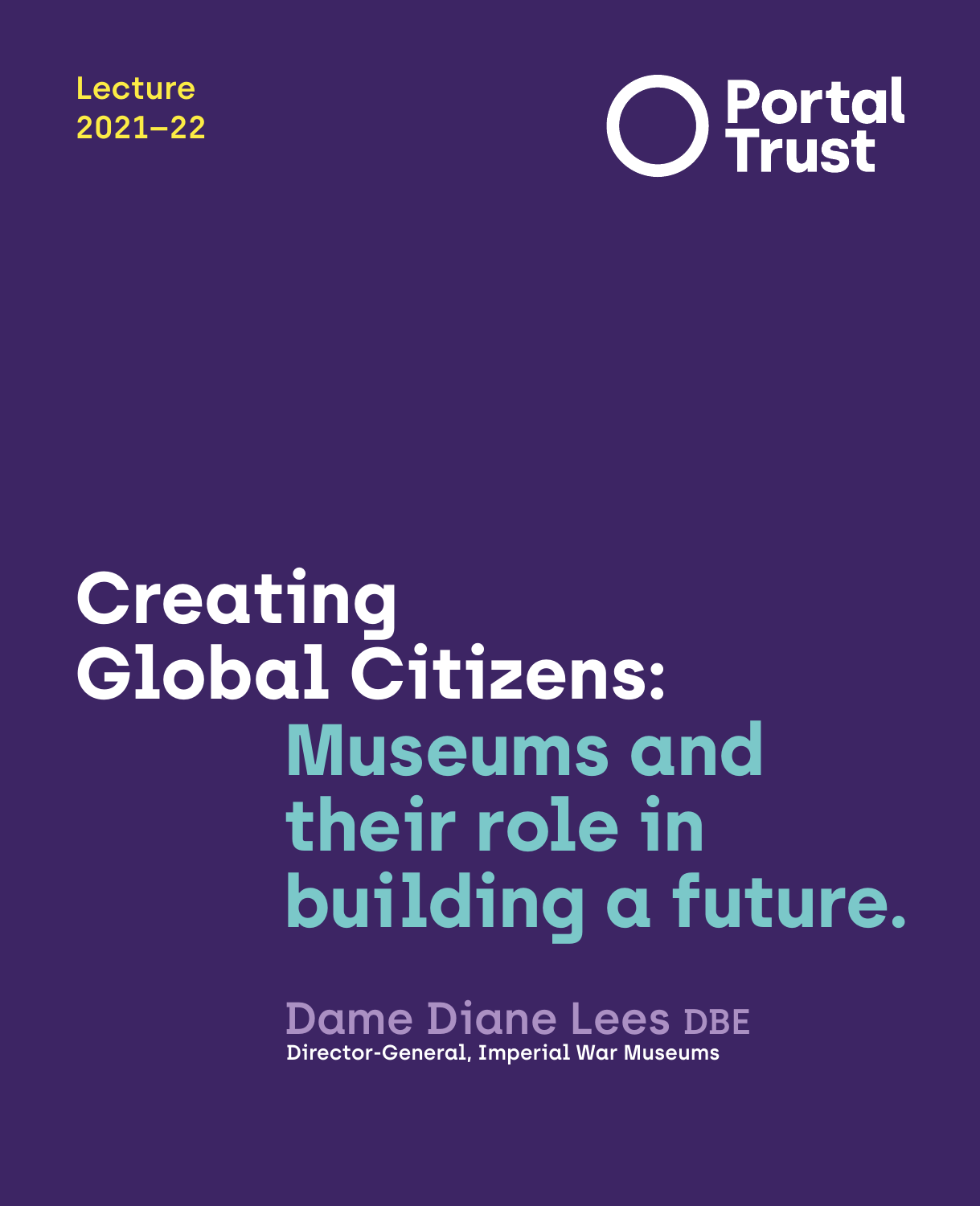Disclaimer: Any views or opinions presented do not necessarily represent those of the Trust. The Trust accepts no liability for the content, or consequences of any actions taken on the basis of the information provided.

Copyright © Dame Diane Lees DBE and The Portal Trust

First published in the UK in 2022 by The Portal Trust. A catalogue record for this book is available from the British Library.

ISBN 978-1-7396318-0-2

All rights reserved. No part of this publication may be reproduced or transmitted in any form or means, electronic or mechanical including photocopying, recording or by any information storage and retrieval system, without permission from the Publisher in writing.

All images used to illustrate the lecture on pages 11–19 are copyright © Imperial War Museums Designed by Andrew Barron/Thextension Printed in England by Gavin Martin Colournet Ltd.

The Portal Trust 31 Jewry Street, London EC3N 2EY

www.portaltrust.org twitter.com/Portal\_Trust instagram.com/Portal\_Trust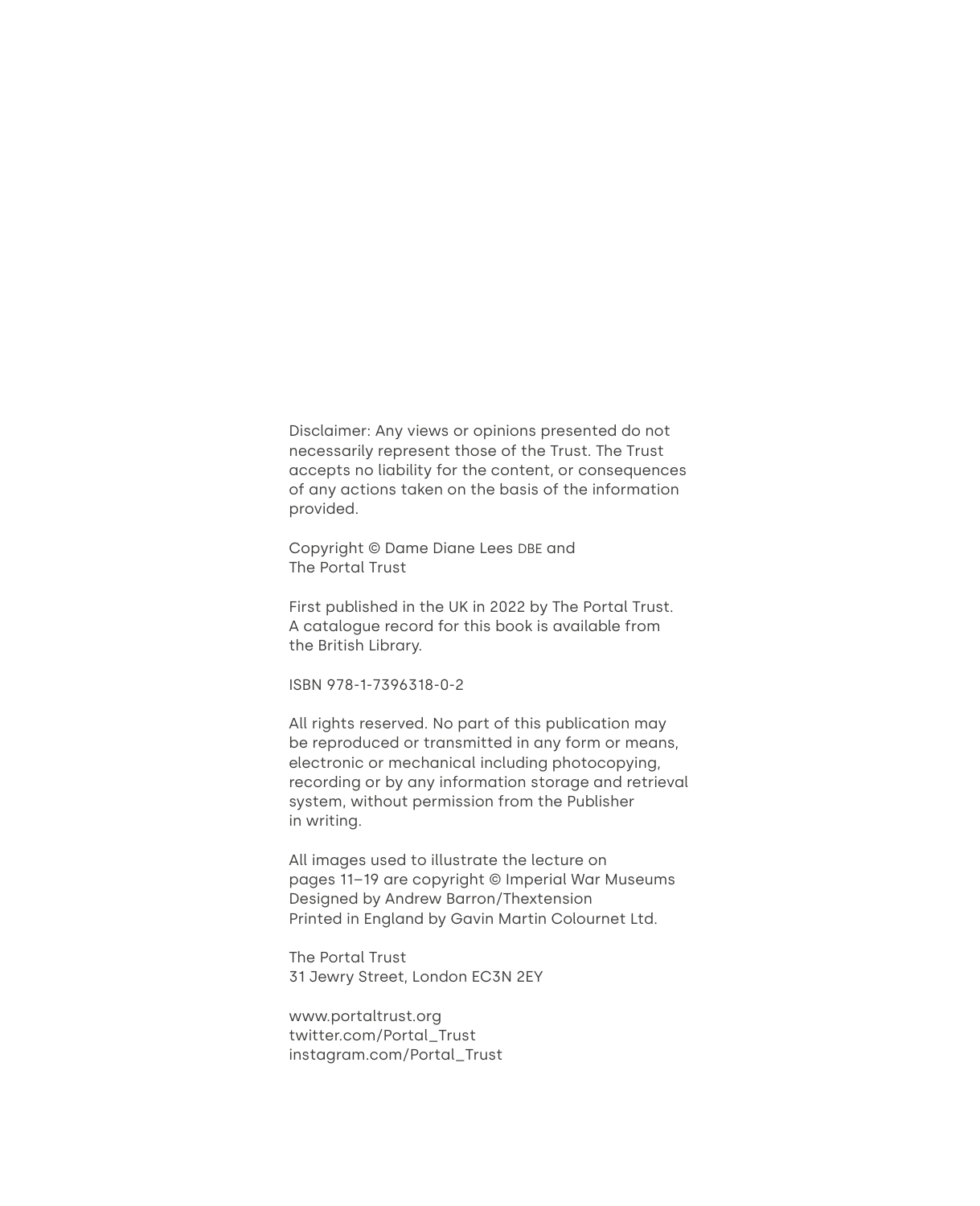## **Contents**

## **4**

**Chairman's Foreword** John Hall, Chairman The Portal Trust

## **6**

**Chief Executive's Foreword**

Richard Foley, Chief Executive The Portal Trust

## **8**

**Creating Global Citizens: Museums and their role in building a future** Dame Diane Lees DBE, Director-General, Imperial War Museums

# **23**

**Dame Diane Lees DBE** Biographical note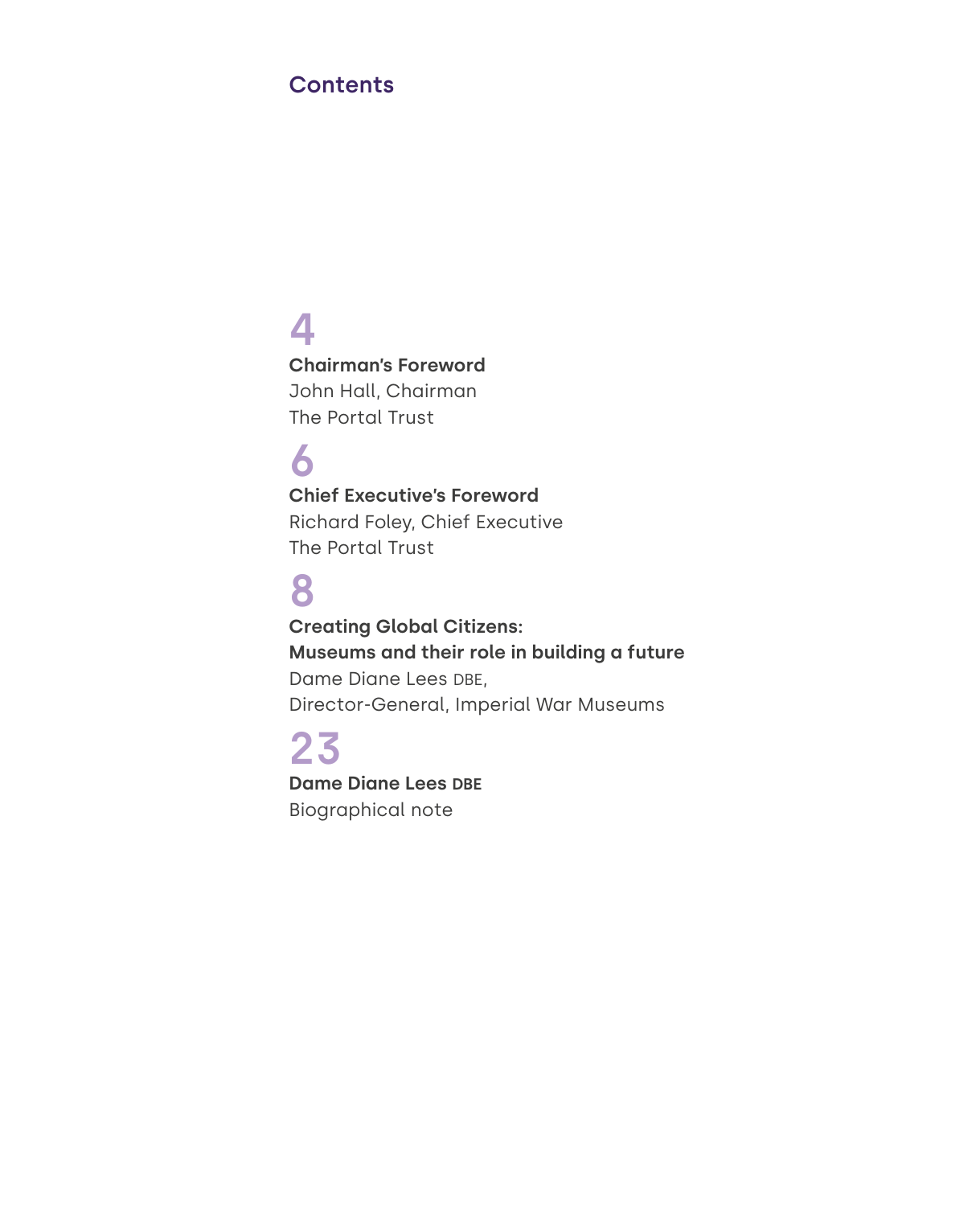#### **Chairman's Foreword**



The evening of 2nd November 2021 has proven memorable for the Portal Trust. It was the Trust's inaugural annual education lecture under its own new name and logo. The lecture took place in a long-familiar lecture theatre in Bunhill Row, but what had been the Cass Business School is now, as this photograph shows, the Bayes Business School. Professor Paolo Volpin gave his customarily warm Dean's welcome to the School. The vote of thanks to our lecturer was given by the recently-appointed President of City, University of London, Professor Sir Anthony Finkelstein CBE FREng, to whom we were pleased to relate the Trust's long-standing creative relationship with his university.

Because of the Covid-19 pandemic, there had been no annual lecture in autumn 2020. We were honoured that our lecturer, Dame Diane Lees, was willing to postpone by a year. By good fortune, Covid restrictions allowed us to meet in person shortly before the surging Omicron variant swept the country. Thus, the lecture could be delivered in the auditorium. But for the first time, the audience, which included many of the Trust's long-standing partners and collaborators and former trustees, was joined by an invisible audience connected remotely by Zoom.

#### **Our distinguished lecturer: Dame Diane Lees** DBE

At the time of her lecture, Diane was CBE, but the gap between delivery and publication allows us to congratulate her for being appointed DBE in the 2022 New Year Honours for her services to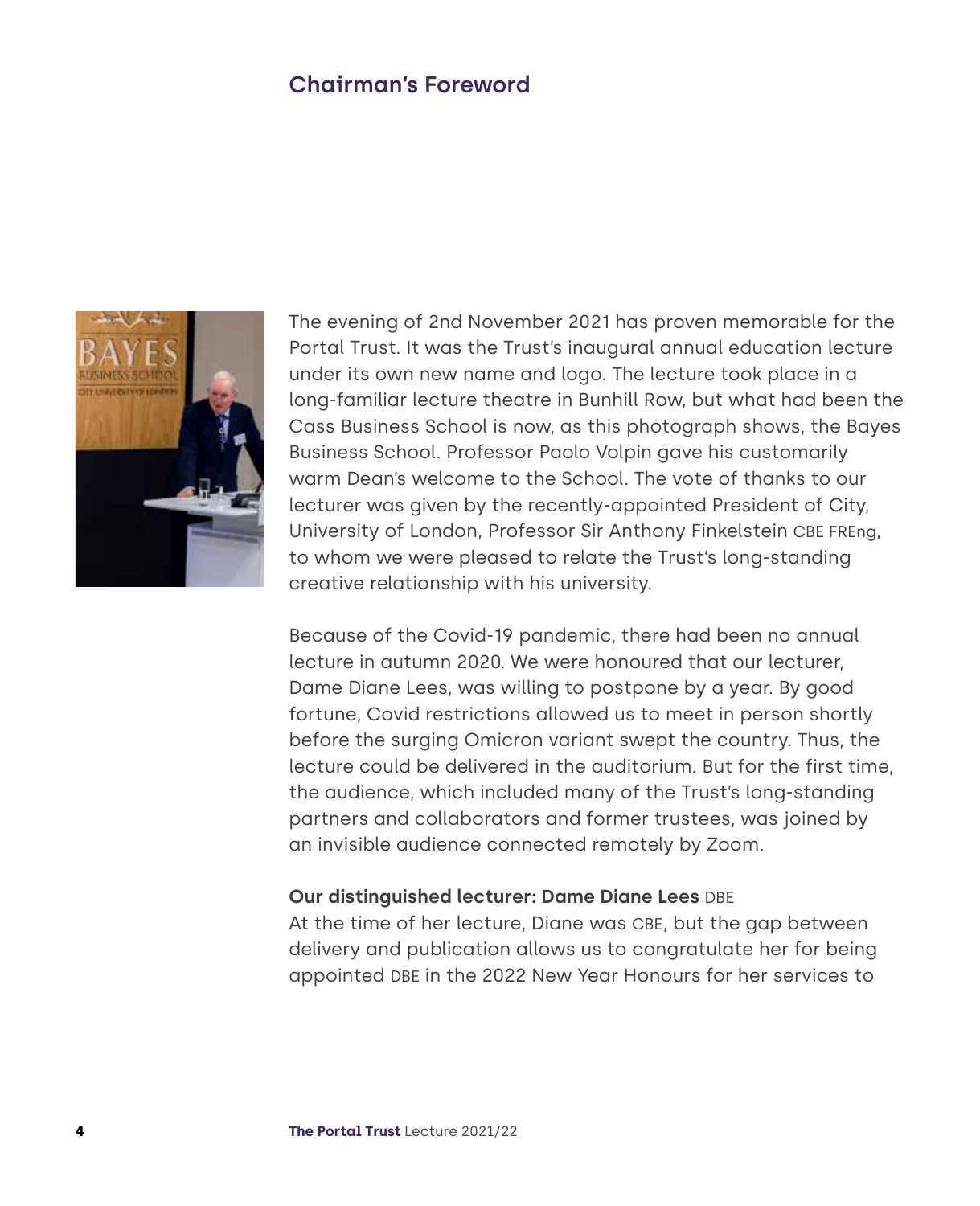museums and the cultural heritage. Diane was appointed Director-General of the Imperial War Museums (the group extends across the nation) in 2008, she chaired the National Museum Directors' Council in 2013–17.

Diane's personal commitment to education is expressed in many more ways than leadership, scholarship and research in her museums sector. Amongst various related responsibilities, she is a Pro-Chancellor on the University of Lincoln and chairs its Board of Governors.

#### **A lively Q&A session followed the lecture**

Our Deputy Chairman, Sophie Fernandes,\* had tablet in hand to allow her to take a mix of questions from the remote participants and those present. Diane answered with passion and candour.

In sum, we enjoyed an evening of intellectual stimulus and rare sociability with participants both in person and online. Diane's lecture established what I expect will become the new format for delivery: to audience and to camera. If you participated in November by whatever method, you can now re-live Diane's memorable lecture. If you are a newcomer, please do join us for another stimulating educational exploration next year.

John Hall Chairman The Portal Trust



\*Sophie was elected Chairman of the Trust in February 2022 on John's retirement from the role.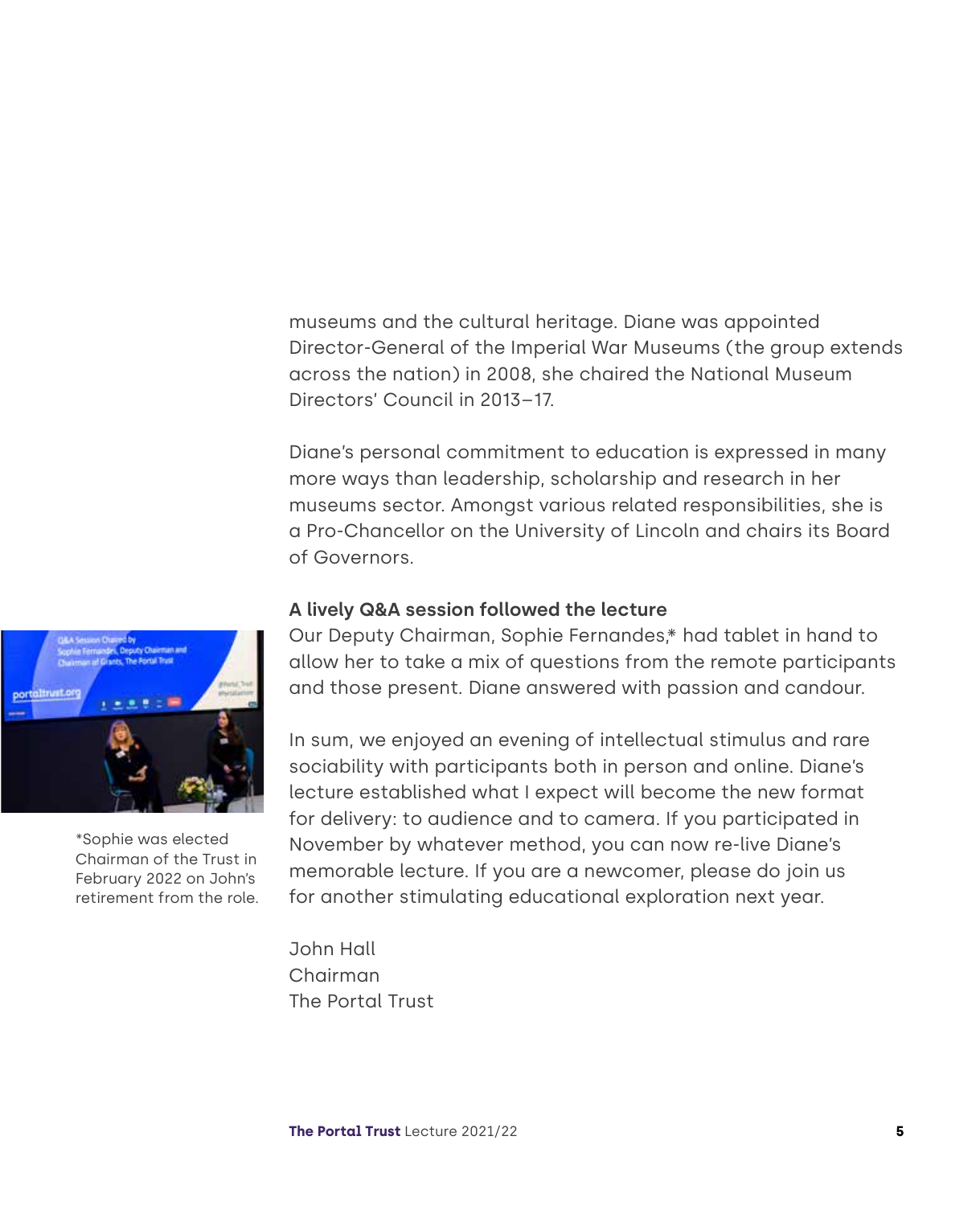#### **Chief Executive's Foreword**



The last two years were a challenge for the third sector in London, and indeed across the UK. We were an early signatory of the London Funders' Covid-19 pledge and tried our best to remain flexible and listen while grantees faced what were very uncertain times. As a result, we provided small emergency grants to some of the most impacted projects we support and purchased laptops for every pupil at Stepney All Saints Secondary School, of which the Portal Trust is the Trustee, enabling them all to study remotely.

Like the rest of the world, we now hope the worst of the pandemic is behind us and we look forward to continuing to do what we do best; supporting organisations with great ideas and giving individual young people the funding they need to fulfil their potential.

The Portal Trust is a progressive and independent grant-maker which prides itself on collaboration and funding innovative approaches that focus on supporting the most disadvantaged young people in society. We are apolitical and work across all sectors of education and are not afraid to take a risk in funding new or untried concepts or ideas; indeed we very much see this as part of the unique role of the third sector.

Over the last ten years, we've provided over £50 million in direct funding and in-kind support for individuals and projects at every level of education, from nursery to postgraduate. We recently awarded London College of Fashion, UAL, £4 million towards its social responsibility activities and construction of a new campus located at East Bank, Stratford, but we are also proud of the community organisations we provide with more modest grants.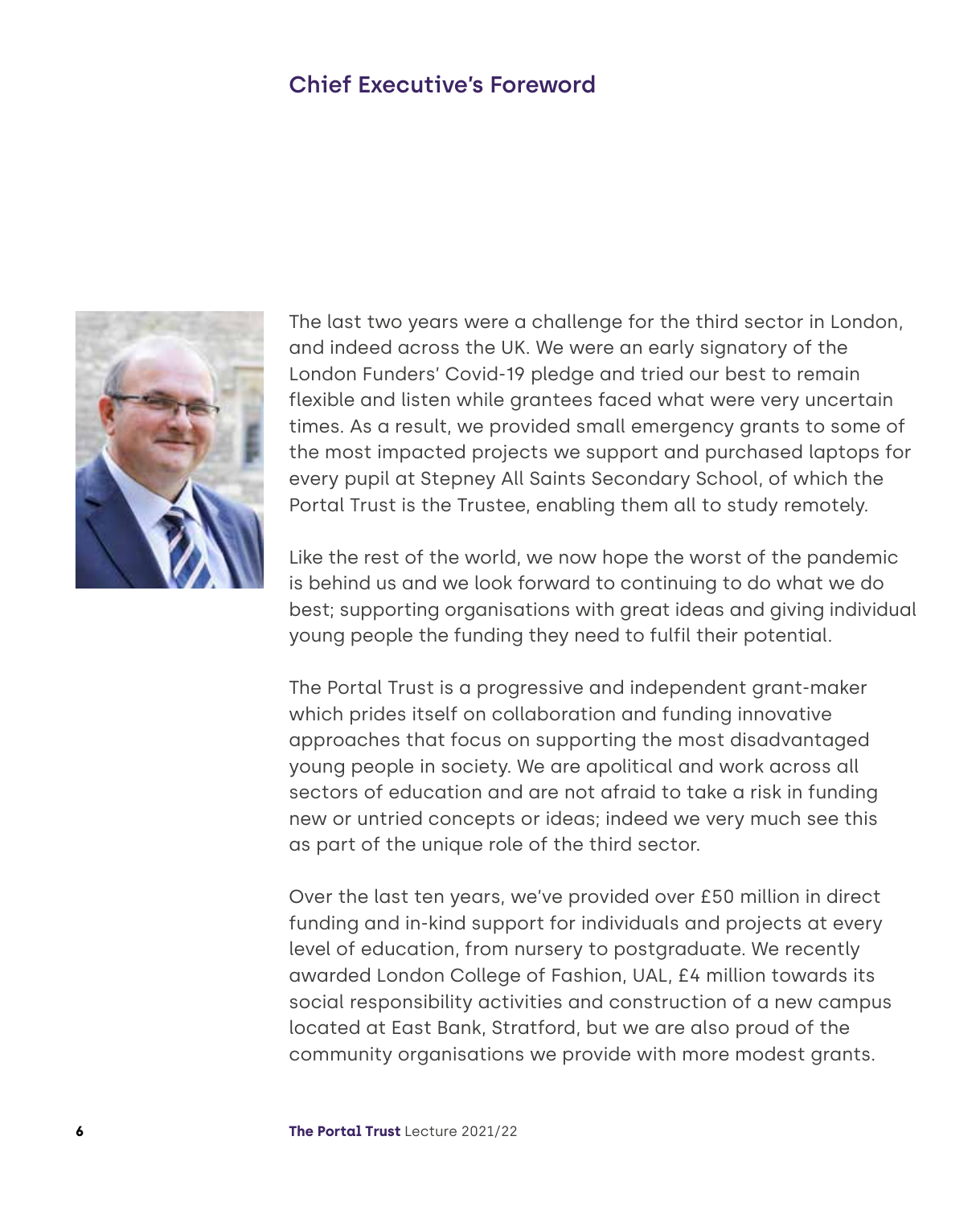We're always looking to forge new links and support new initiatives. So, if you have an educational project in inner London, or you're a young person in need of financial support to seize a big opportunity, why not take a look at some of our research, case studies and our eligibility criteria on our website at www.portaltrust.org, or follow us on Twitter @Portal\_Trust

For readers of this lecture in its printed version, who can get to London's South Bank, there is no better follow-up to the lecture than visiting the Imperial War Museum London on Lambeth Road. From 1 April 2022, it will be open daily from 10 am to 6pm and you can book school visits and free timed tickets in advance or just turn up. If you can't make it in person you could stay at home and watch the Channel 5 documentary series that goes behind the scenes at the IWM's five branches across the country. The website www.iwm.org.uk tells you everything you need to know.

For the autumn of 2022, we look forward to welcoming Professor Rosie Meek, Head of the Centre of Criminology and Sociology at Royal Holloway, University of London, to deliver the second Portal Trust Education Lecture at the Bayes Business School on the evening of 9 November 2022. We do hope you will be able to join us.

Richard Foley Chief Executive The Portal Trust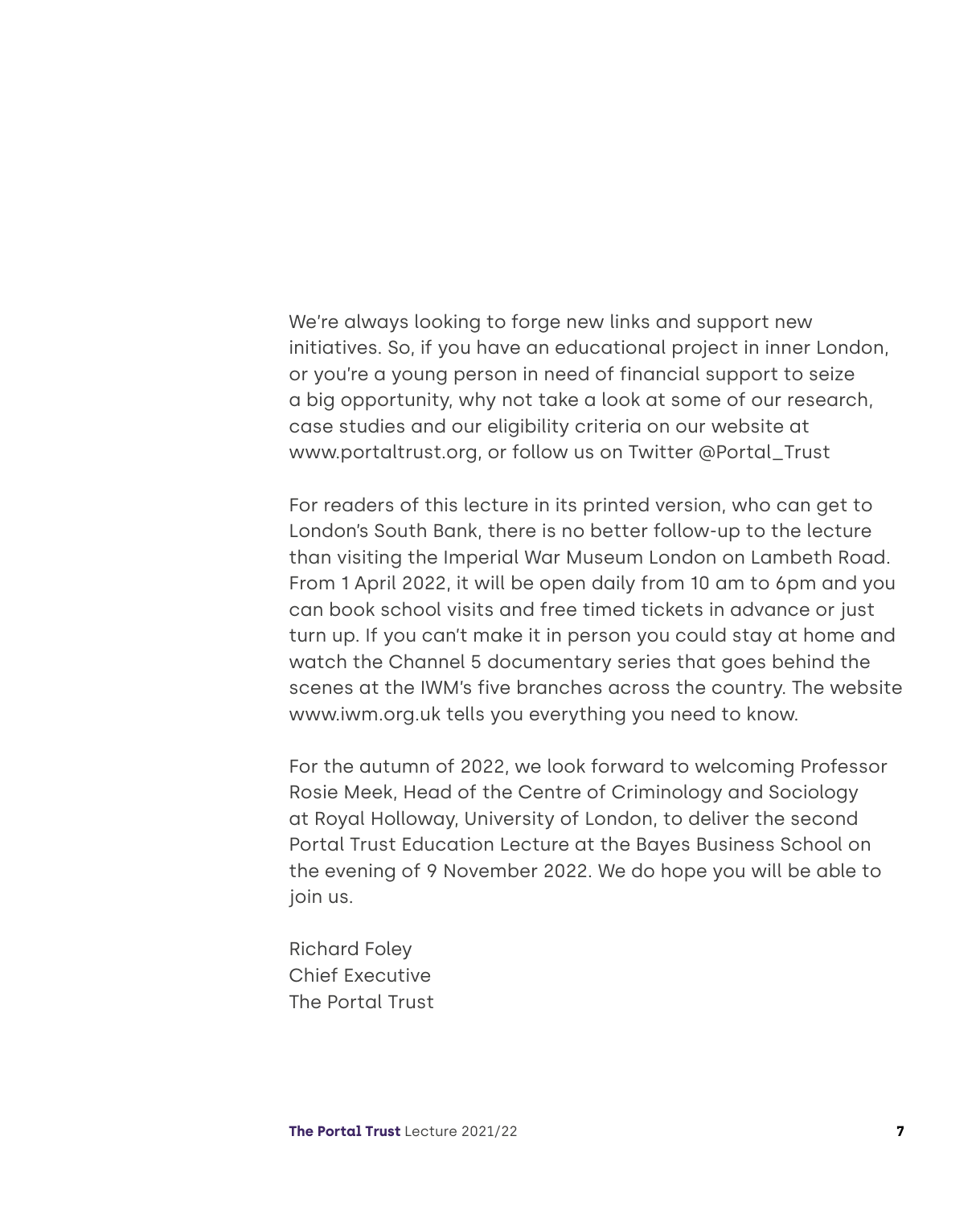**Creating Global Citizens: Museums and their role in building a future**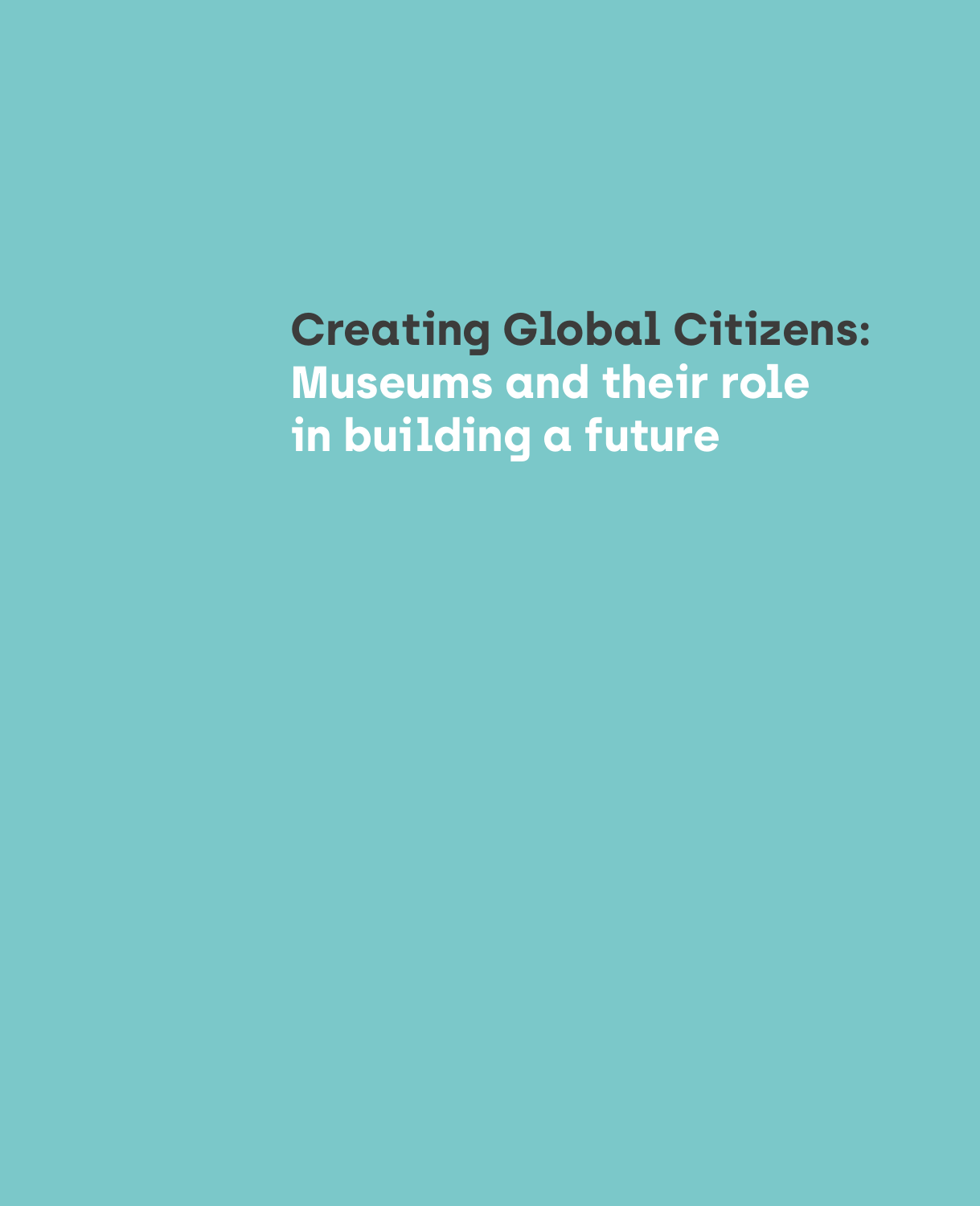**We would all probably be able to describe what we think a museum is, we visit them regularly. Before Covid-19 there were over 85 million visits a year, double the number of attendances at football matches in the UK. We would probably say they display things, and they create exhibitions and have events, but do we truly know what else they do?**

There are an estimated 3,000 museums in the UK. Of these 1,735 are accredited, i.e. officially recognised by the Arts Council. You need to be an accredited museum to access some funding streams like the National Lottery. The 1,735 breaks down into 71 National Museums, established by Act of Parliament (43 in England, 3 in Northern Ireland, 8 in Scotland, 7 in Wales, 10 on the Isle of Man), 911 charitable trusts and community interest companies and 485 local authority funded. In addition, there are 152 National Trust museums, 42 English Heritage/Historic Environment Scotland museums and 74 University Museums. While they are all different in some ways, they all hold collections for public benefit (normally education).

The Museums Association definition is "Museums enable people to explore collections for inspiration, learning and enjoyment. They make accessible artefacts and specimens which they hold in trust for society". Currently there is a professional discussion about this definition led by the International Council of Museums. The desire is to create a statement which encapsulates a move to more social relevance and societal impact on the part of museums. The language of these debates has polarised views on whether museums are about collections or about communities, an argument which does little to help those coming into the sector or engaging with museums. It is an argument which seeks to badly define what a good museum should do. We are about working with our remit, our collections and our audiences to get the best long-term impact for the investment of considerable amounts of public and private money.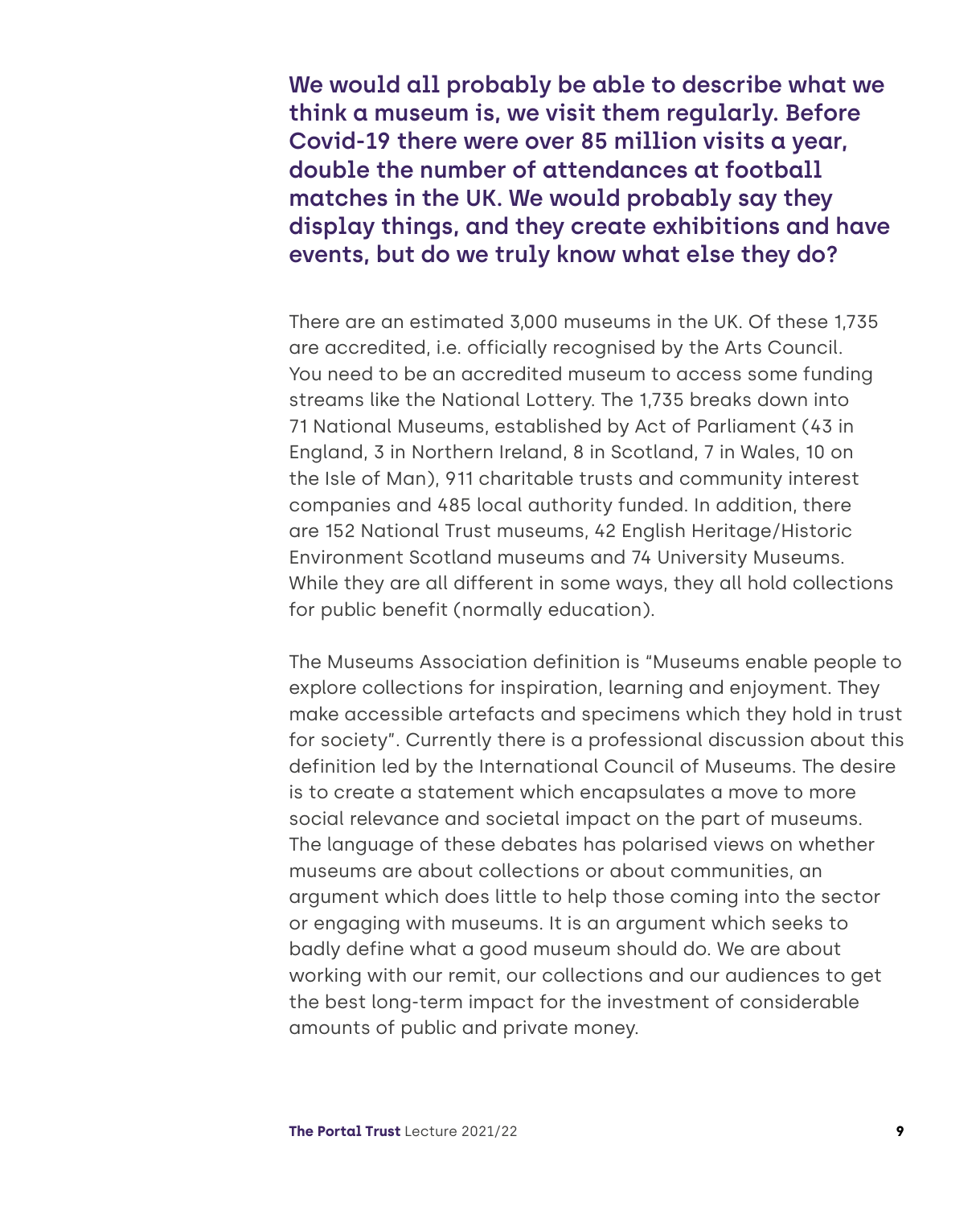Behind these somewhat academic debates there has been a sea change in the way museums interpret the term 'learning'. From the outside it is easy to see how this is largely interpreted as being about 'schools'. The term 'learning' now covers everything from research, partnerships, public programmes, public engagement and community programmes to schools and a myriad of other descriptors. The activities range from single projects through to multi-year programmes and are mostly about using collections with the public to create good societal outcomes. These range from memory sessions for dementia patients through to revolutionary new swimsuits for Olympic swimmers, from understanding global conflict through to climate change. This work is about creating social awareness in new ways which are firmly rooted in collections and research. This all must be done in the context of reduced funding and continued attacks on the value of arts education in this country.

The Creative Industries Federation states that the UK creative industries were worth £115.9bn GVA and that the sector was growing by four times the rate of the UK economy in 2019. Yet investment in our museums has dropped significantly since 2010 with some museums in the Midlands, for example, losing 70% of their Local Authority funding. Our future workforce is also under threat. Current attitudes towards the perception of 'low value' degrees in the arts and humanities and the emphasis on STEM for T-levels are going to reduce the number of people seeking careers in the museum industry. Against all of this, rather than sitting back and bemoaning their condition, most museums have moved into new ways of working with their collections and audiences and creating new ways of funding them.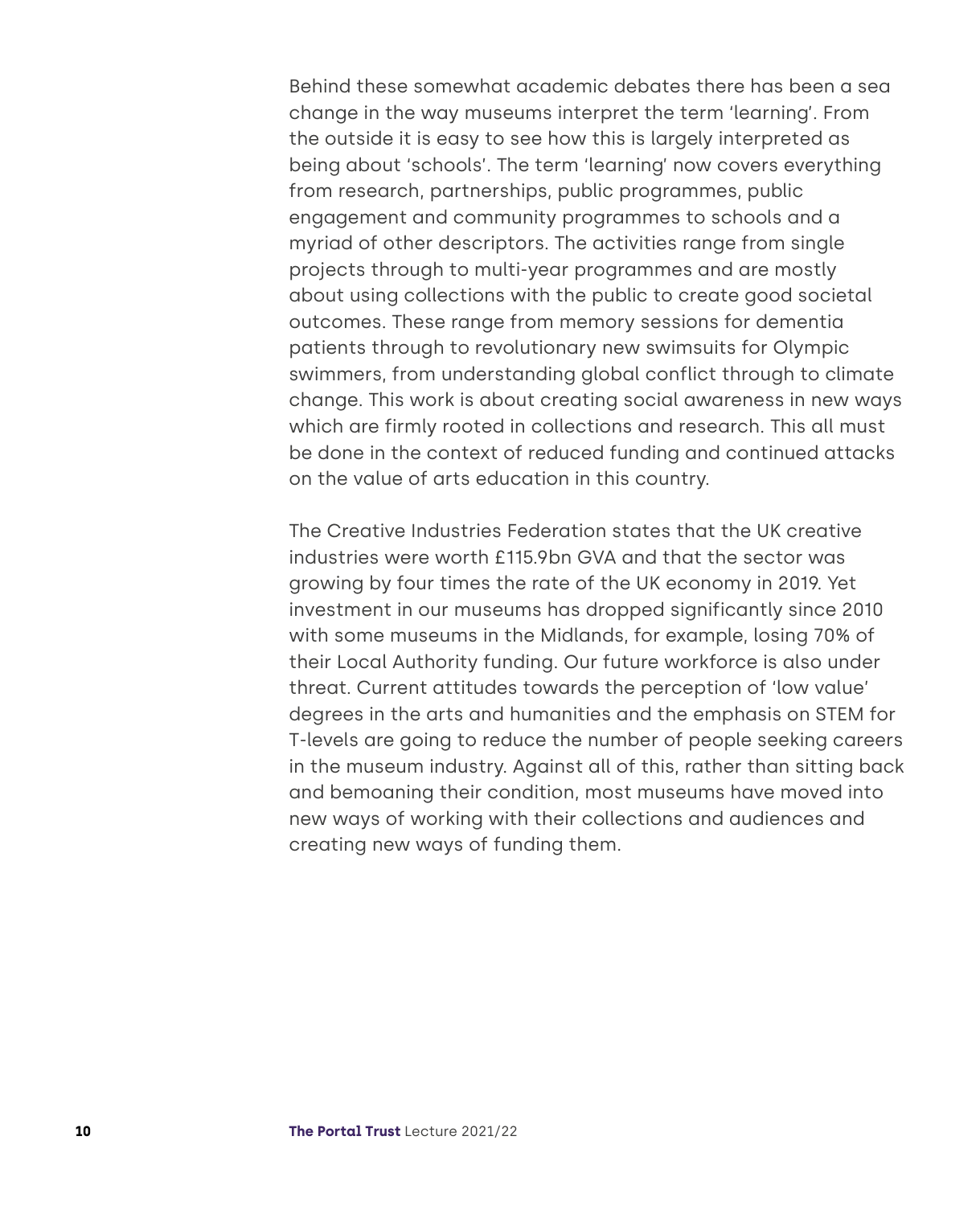The Imperial war Museum's educational mission is to enable global citizens who understand conflicts from around the world today because they understand the history behind them.



The purpose of IWM is to enable the public to explore the causes, course and consequences of modern conflict. Our educational mission is to enable global citizens who understand conflicts from around the world today because they understand the history behind them. The world is by no means a peaceful place and museums can have a central role in making sense of what's happening today from the evidence of what's happened in the past. It is this evolution that is at the heart of the so-called 'culture wars'. But the central idea that history is subject to constant re-evaluation and reinterpretation as more evidence comes to light should not be seen as threatening – it adds to traditional narratives and knowledge rather than erasing them. It is simply a process of enlightenment about all narratives rather than a select few and we should celebrate our ability to absorb these multiple views. Trevor Phillips' three principles for introducing a rigorous and non-partisan approach to institutions' decision making about the reinterpretation of history are a welcome tool to move us beyond the unhelpful and destructive 'culture wars' narrative.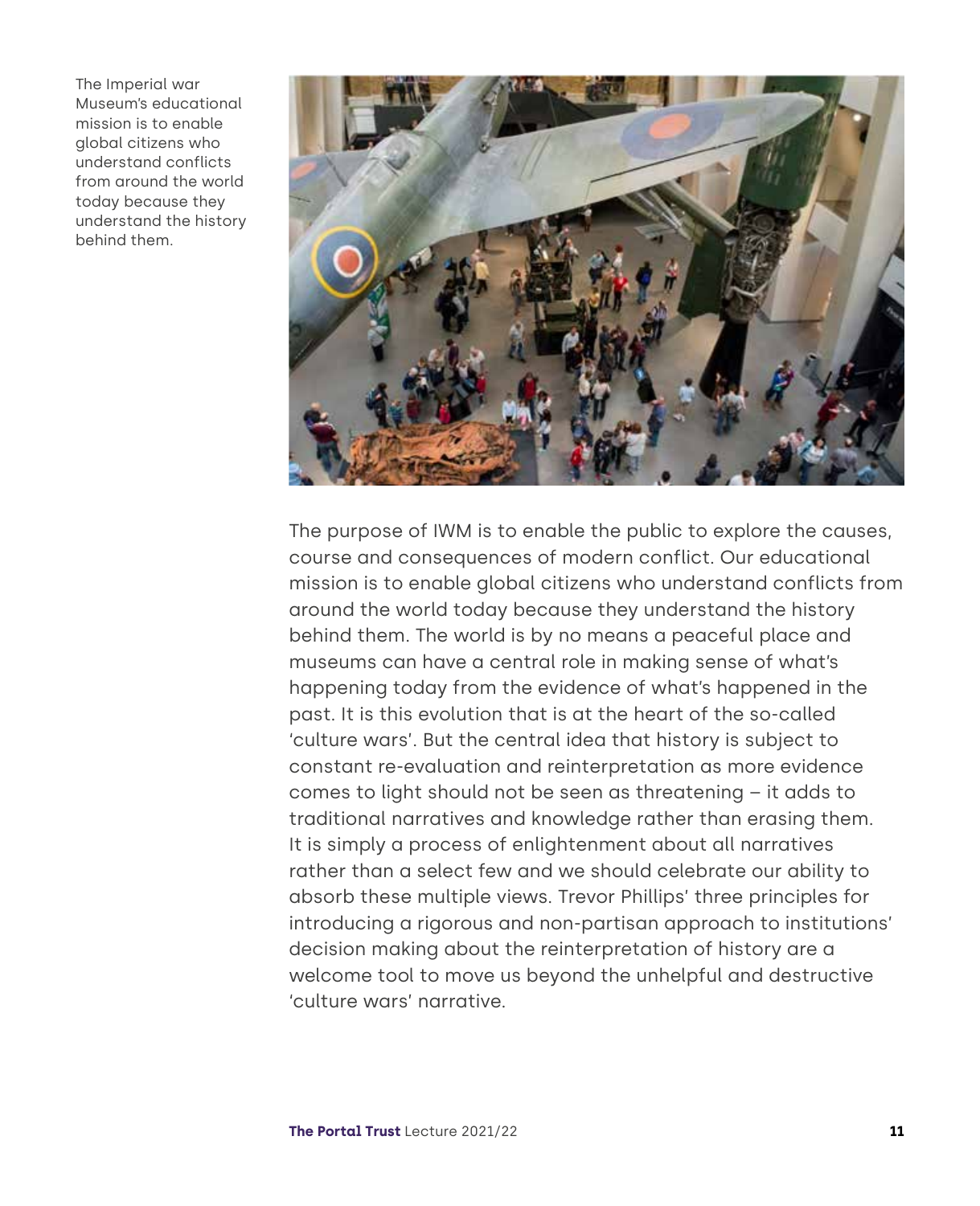The Beamish Museum is a living, working museum that uses its collections to connect with people from all walks of life and tells the story of everyday life in the North East of England.



Given the fact that museums are often trusted by the general public, today's curators shoulder a huge responsibility to be much more publicly accountable. They are expected and should be, balanced and empathetic towards multiple audiences. It is not an easy task, for example big narratives like the Second World War are hard to deliver with nuance and sensitivity for multiple experiences. It is, however, universally established that the increased use of personal stories in our museums has allowed multiple voices to be heard without having to expand the weight of the big narrative. For example, we have a collection of uniform and documents from a Second World War pilot who was killed in a raid on Germany. We even have his front door key which makes a poignant reminder of the expectation of returning home safely. This has meant that a diversity of voices (class, gender, ethnicity, orientation etc) can be present without fuss or mediation. At IWM we try to ensure that the contributions of the whole Empire are represented, but unfortunately those stories were not systematically collected in the past and we are currently seeking more material to enhance a more rounded – and complete – narrative.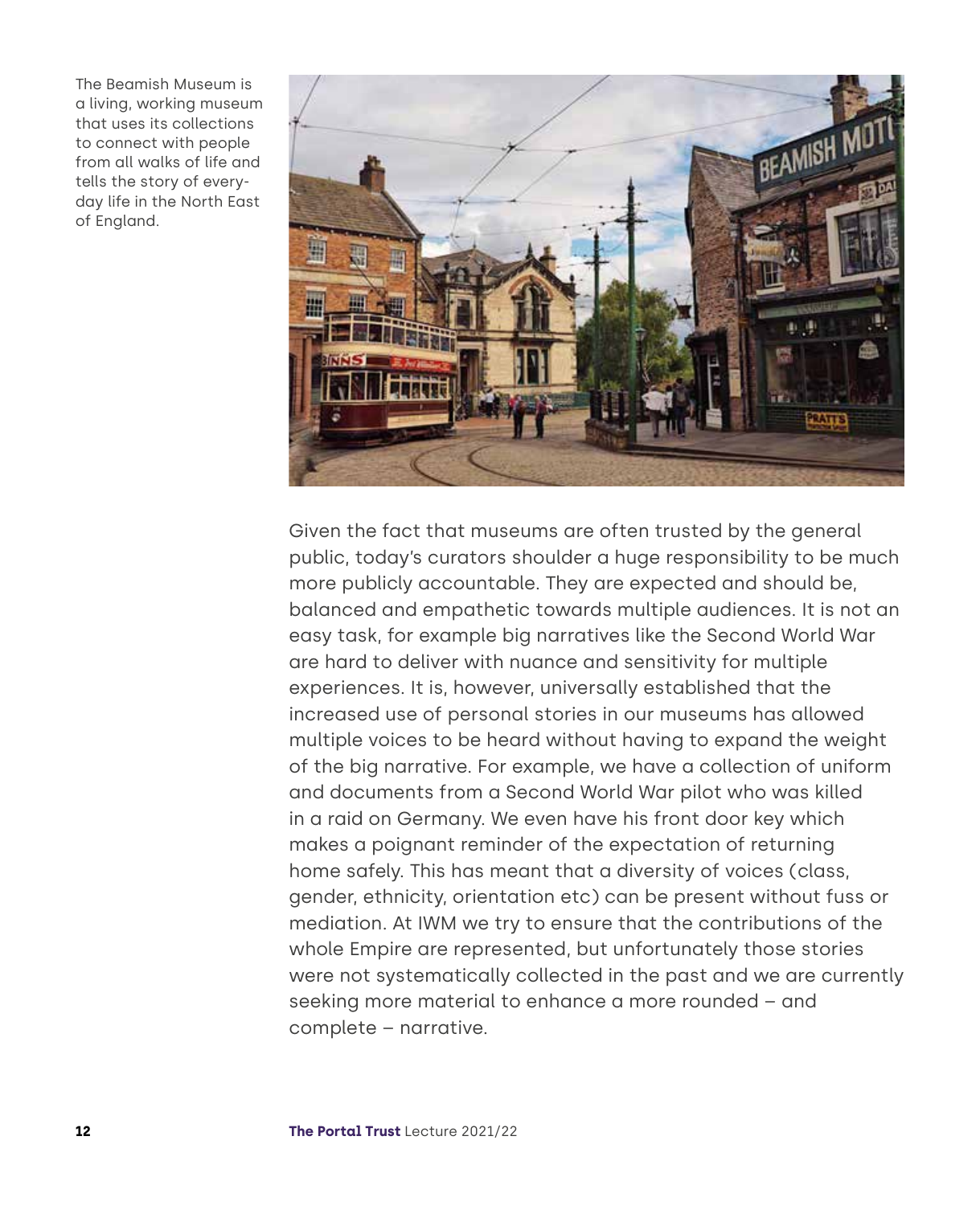Increasingly, the many civic museums in the UK are thinking about their roles in the context of other community agendas. Traditional regional collections, mostly with Victorian origins, cover subjects such as art and design, ceramics, natural history, ethnography, archaeology etc and have, as you would expect, become centred on telling global stories to local audiences. There is nothing intrinsically wrong with that, these are amazing collections, in some cases of better quality than those in our national museums. It is their environment and audience that have changed. Museums are now showing objects to the communities whose ancestors originated them. The growth of the post Empire diaspora means that what you share with whom is very different from the principles embedded in Prince Albert's Great Exhibition. These grand projects were about demonstrating the innovation and power of the Empire. This change to being 'community first' has created new ways of engaging local audiences in places where domestic and international tourism is not strong. The new Museum of Making in Derby is a perfect example, demonstrating how Derby's central position in the Industrial Revolution can be made a source of pride and inspiration from its current population.



The Museum of Making in Derby demonstrates how Derby's central position in the Industrial Revolution can be made a source of pride and inspiration from its current population.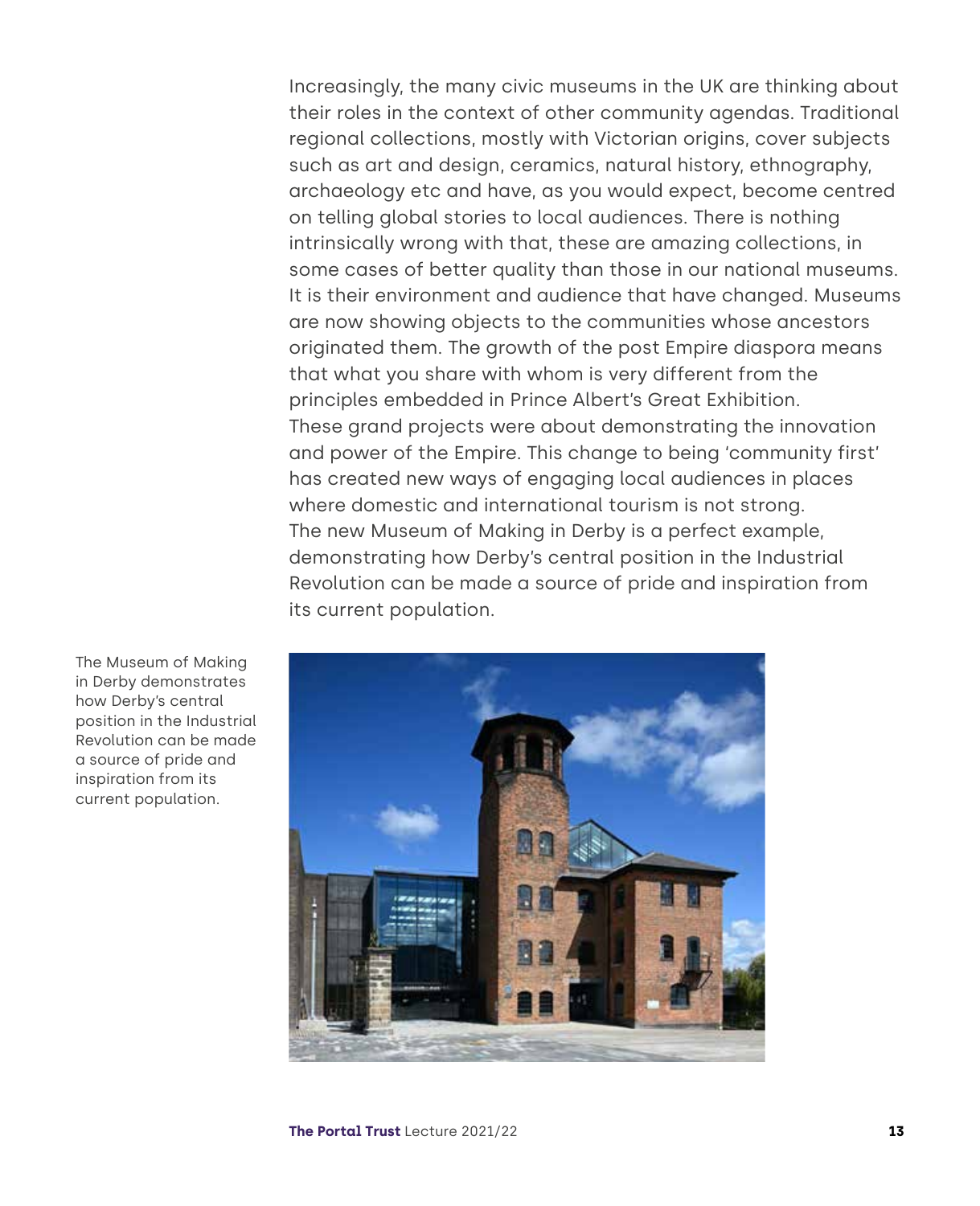In addition, high quality research collaborations are at the heart of new ways of creating audiences that are more aware of the nuances of debates around current issues. For example, the IWM London season on refugees from war brought together the research from seven different universities. Covering everything from migration journeys through to demographics, the museum was uniquely placed to add the historic dimension to the current crisis. Evidence of war refugees from Belgium in the First World War; the Kinder Transport children from the Second World War and Syrian refugees from the recent conflict was added from material represented in the museum's collections. This put current debates around refugees into both a historic and a contemporary context. Current research projects include Mental Health and War, also funded by the research councils, which will result in the production of new exhibitions in coming years.

Other museums are working in a similar way on sustainable energy, climate change, agricultural technologies and much else. These collaborations result in creating opportunities to share, with audiences, ground-breaking research in a way that enables them to have a more rounded view of the issues and be able to translate them into meaningful ways to make a difference. When these projects work, they make us better global citizens, expanding the lens and showing how our own contribution to action or change can have true impact.

The Natural History Museum in London had a research collaboration with swimwear company Speedo. The scientists at the museum were conducting research into the evolution and design of the skin of sharks. This resulted in a new material which replicated the abilities of sharks to move through water at speed and was turned into bodysuits for swimmers. It was incredibly successful; the suits measurably increased the distance times of the swimmers – but unfortunately, they were subsequently banned in competition because they gave an unfair advantage to those in Speedo suits.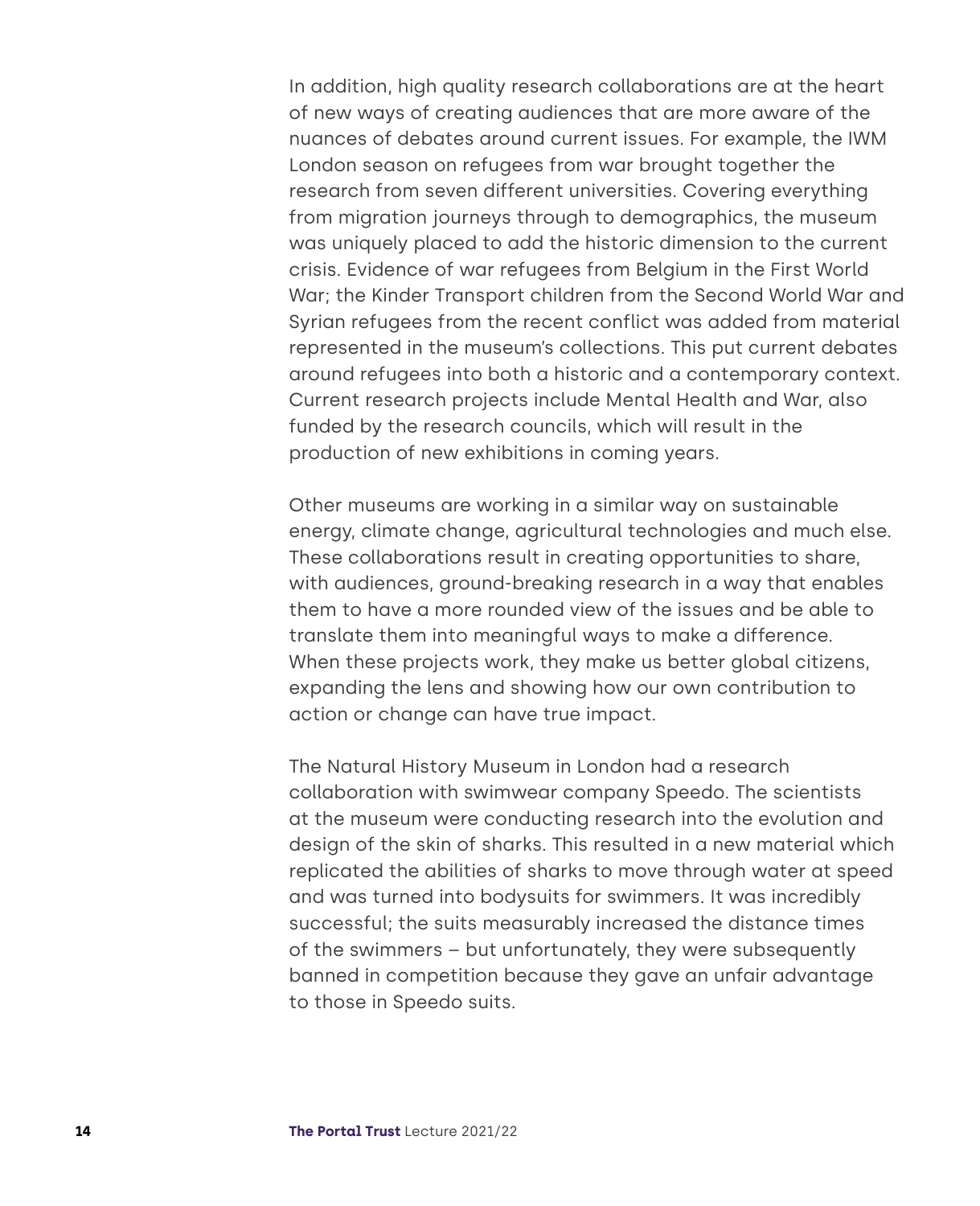Social cohesion: this Tuk Tuk project at Luton Museums was designed to encourage the Asian diaspora to engage with the museum in telling their culture to other Luton residents.



Brokering relationships between communities is another way in which museums can contribute to more peaceful societies. IWM held a series of Conflict Cafes alongside our Syrian exhibition. This invited refugees, journalists and film makers to talk to the public about their views on the Syrian conflict, allowing difficult questions to be asked and answered within a safe space.

Other examples include Luton Museums who used the Tuk Tuks in the collection to broker conversations on Asian heritage with other Luton residents as part of a series of events to promote a cohesive community.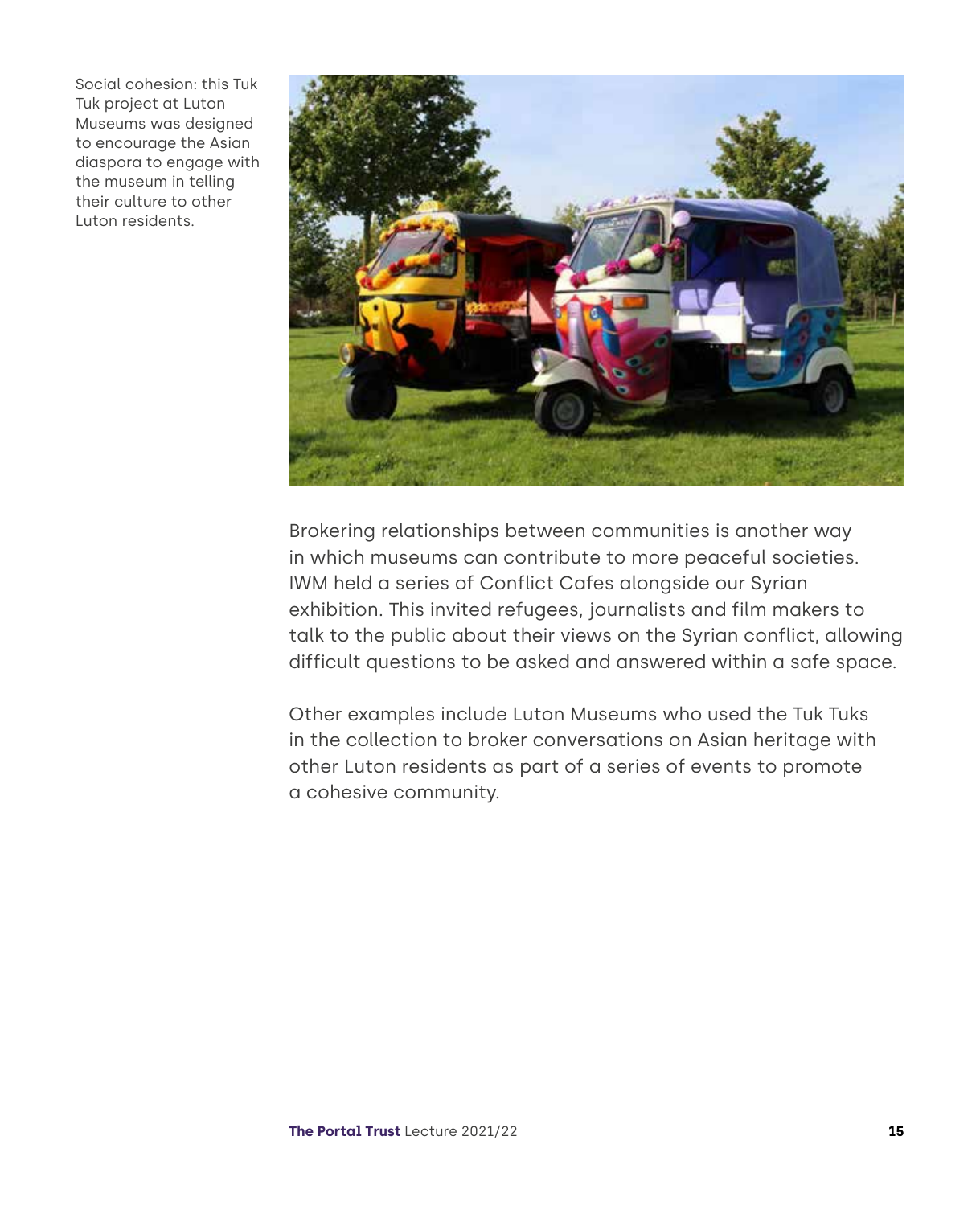In Nottingham, the National Justice Museum works with young people at risk of offending to reduce crime rates and runs a Mock Trials programme which explains the justice system to those who encounter it.



In Nottingham, the National Justice Museum works with young people at risk of offending to reduce crime rates and runs a Mock Trials programme which explains the justice system to those who encounter it.

In Liverpool, National Museums Liverpool have created a project called House of Memories – an NHS commissioned programme to work with Liverpool residents with dementia. This multi-awardwinning project has now been running for ten years and has a sustained set of impacts for its audience. This shows how museums are working for long term outcomes for its programmes rather than short term popular hits.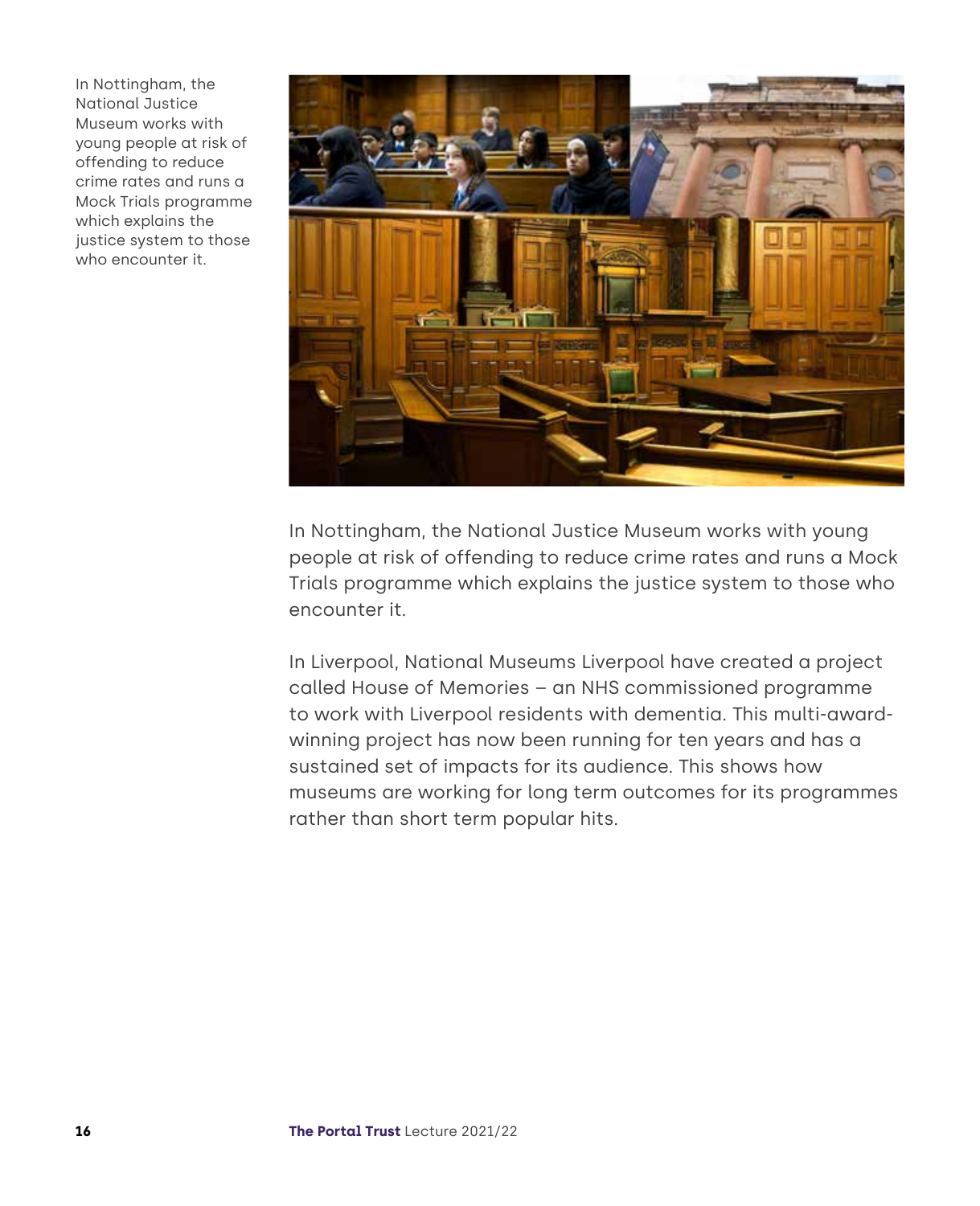To commemorate the 100th anniversary of the Battle of the Somme, First World War soldiers started appearing at public places around the UK and the numbers built over the day as did the First World War casualties at the Battle. None of the soldiers spoke, but instead handed out a small card with the name and regiment of a soldier who died on the first day of the battle. People were extremely moved by this human memorial.



The real change has come from the injection of multi-arts professionals in the sector. Museums are expanding what they do to encompass dance, drama and music in order to appeal to non-traditional museum audiences. For example, for the First World War Centenary IWM's partnership with 14–18NOW saw the commissioning of an opera, a ballet and the Jeremy Deller masterpiece *'we are here because we're here'* on the 100th anniversary of the Battle of the Somme in 2016. From 7pm in the morning First World War soldiers started appearing at train stations, shopping centres or parks around the UK and the numbers built over the day as did the First World War casualties at the Battle. None of the soldiers spoke, but instead handed out a small card with the name and regiment of a soldier who died on the first day of the battle. People were extremely moved by this human memorial. At Waterloo Station normal commuters initially ignored the small number of uniformed men that infiltrated the concourse, but as numbers grew it was clear something really important was happening. By the end of the day the soldiers had interacted with 2 million people and 12 million people followed online. The project was not announced as being by Jeremy Deller and Rufus Norris until the news that evening.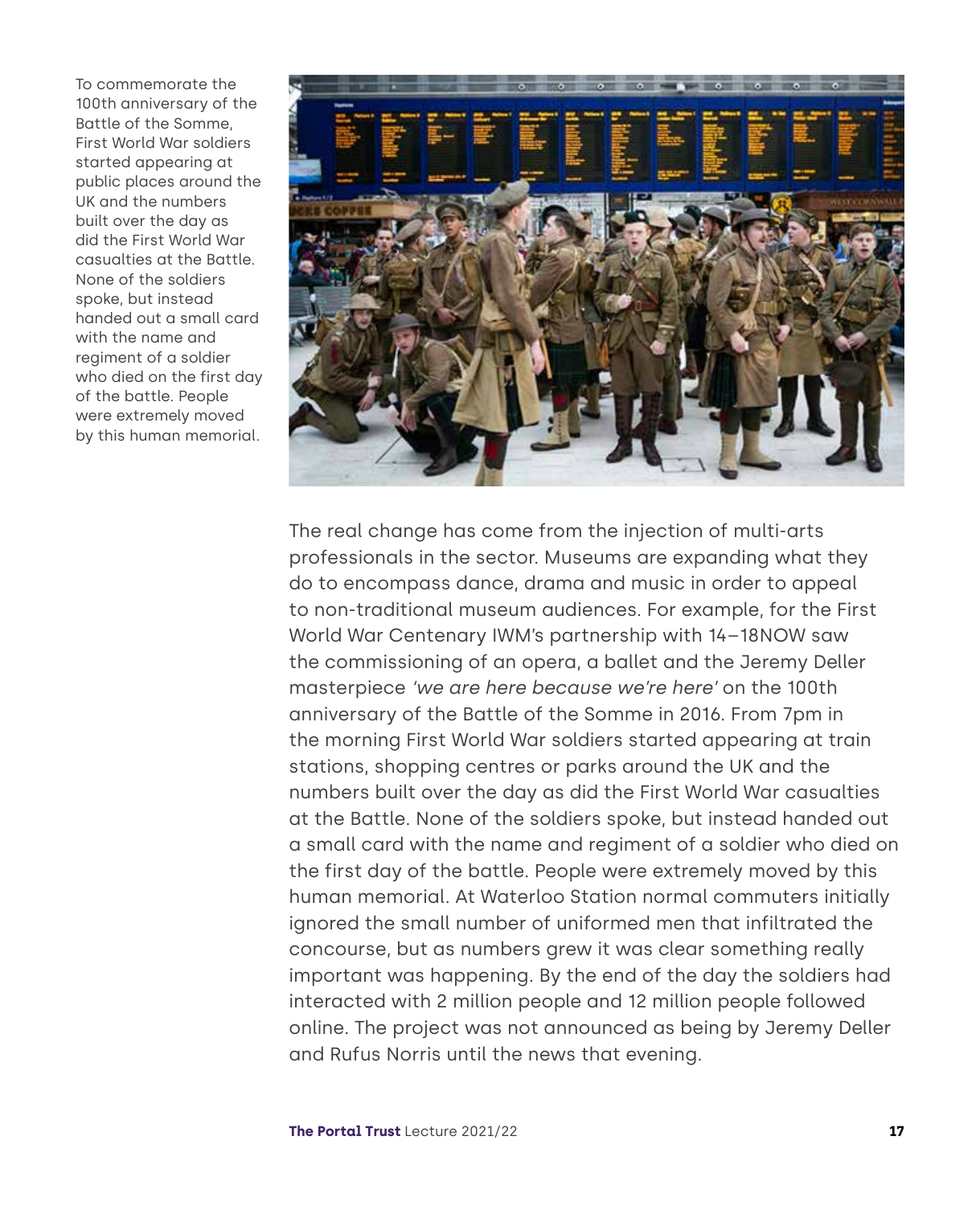The Balletboyz created a new ballet called *Young Men*. The choreographer used the IWM's film archive showing shell shock as inspiration for an exploration of the impact of the First World War.



The Balletboyz created a new ballet called *Young Men*, first performed at Sadlers Wells. The choreographer used the IWM's film archive showing shell shock as inspiration for an exploration of the impact of the First World War. The performances and subsequent film had an audience of over 500,000.

IWM has gained a great deal of confidence in using multiple art forms from its experience of the First World War Centenary. Its latest seasons have had performance and music as part of their programming, from the music of resistance through to a Syrian death metal band.

It is the museum's responsibility to maximise the use of its collections and to use them in ways which create a bridge between the 'old' and the new. For IWM, this idea culminated in the creation of Peter Jackson's film *They Shall Not Grow Old*, a play on the words of the Binyon poem. We knew from intensive research that younger potential audiences do not engage with grainy black and white film images. They quickly switch off from whatever they are seeing. We needed a way to bring this really ground-breaking historical film to new audiences. The film, which takes oral testimony and 100-year-old black and white film from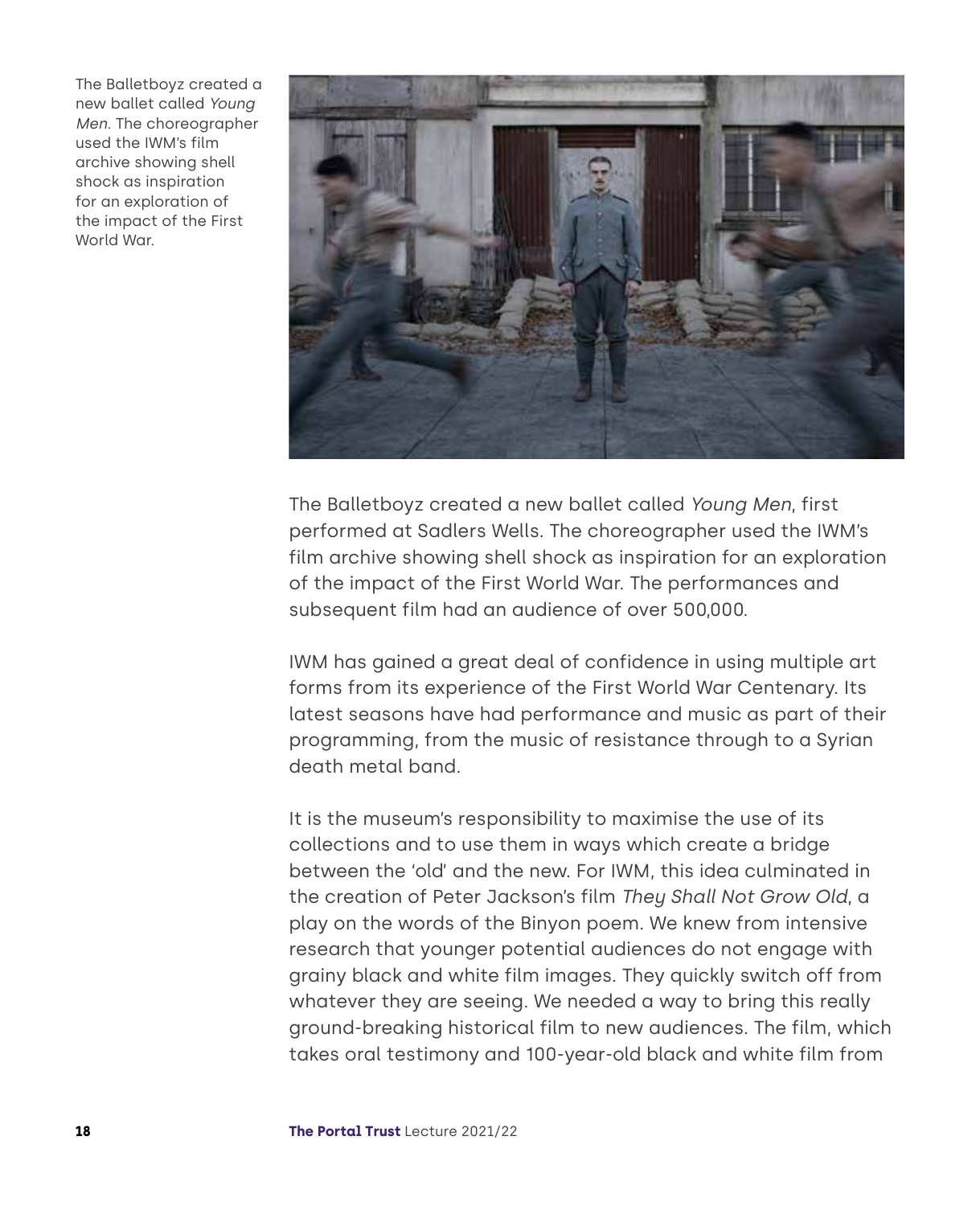the museum's collections, creates a full colour, 4K digitally restored production specifically designed to attract the Youth audience to learning about the First World War. With over 300 million views worldwide, this is example of the ability of museums to 'power up' and use collections in new ways.

The other revolution museums have faced in recent years and brought into sharp focus during Covid-19 is using our content on digital platforms. For example, at IWM, this has led to major changes in the way it creates learning opportunities for all. 'Conflict of Interest' is a brand-new podcast series from the IWM Institute. Over seven episodes, we unpack some of the world's most complex conflicts, from the Yugoslav Wars to the ongoing war in Syria. Celebrity guests ask the simple questions about the most pressing conflicts of our time: What's really going on in Yemen? How did the war in Afghanistan begin? What do we mean by 'The Troubles' in Northern Ireland? Guided by an IWM curator, our guest is taken on a journey through the Imperial War Museum in London, discovering the objects, people and stories which bring a conflict to life. Amazingly one podcast stayed a week at the top of the Spotify listing.



A still from Peter Jackson's film *They Shall Not Grow Old*.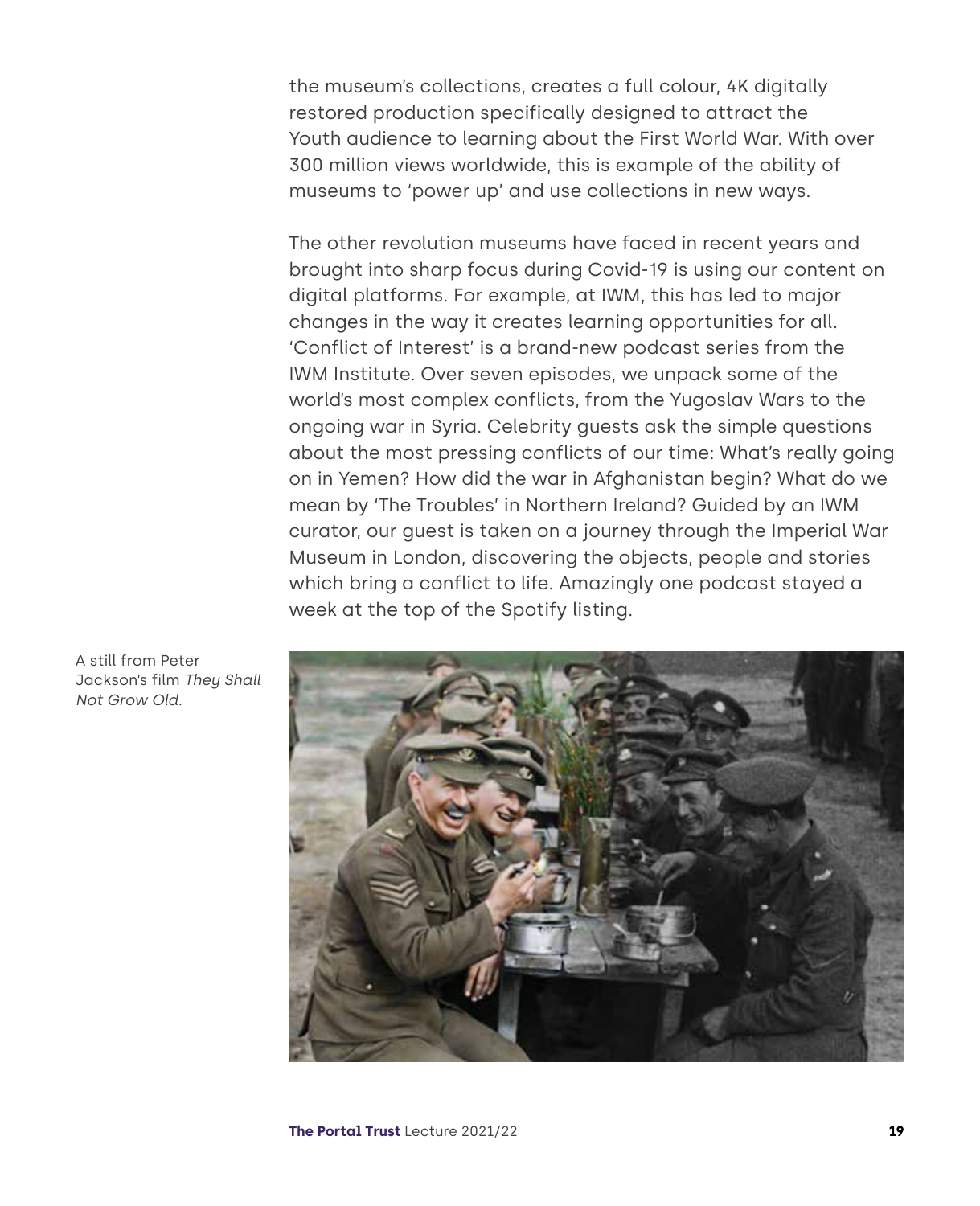I do want to talk about schools at this point. The museum has always wanted to make sure that on-site learning at IWM was not about replicating the classroom experience in the museum. Our programme 'Documentary Challenge' works on mobile phones. Each team of three students takes the part of Producer, Presenter and Camera Operator. Their task is to make a documentary focussing on an object of their choice from the galleries whose story they feel needs to be told. This gives the team total control. They are instructed by text message when to move on to the next tasks and the end result is downloaded to the school to be used in a follow up discussion. The feedback from teachers and pupils has been extraordinary.

As we know, COVID forced many schools to close or to teach mostly online. IWM and several other museums joined forces with BBC Bitesize to provide online learning resources. IWM's Empire and Conflict series has had 1.3m downloads and was the most used resource on the site. It has two elements, firstly continuing professional development for teachers and secondly resources for pupils. Taking this model and creating a new international digital learning hub is our next big idea. We want to create a learning hub which covers conflict around the world from our international and national partners as a single point of access. It would include how to teach difficult narratives, including the holocaust and include newly digitised film, photography and sound images for use in all sorts of settings. Of course, this is currently only an aspiration. It would need massive financial input up front to get content digitalised and edited to the right standards and to create the context materials to enable the material to fit multiple curriculums or keywords. In a creative world, this could be funded by a content levy on broadband infrastructure companies whose business models are based on increasing user time online using increasing amounts of content. This is not going to be a favourite of the companies of course,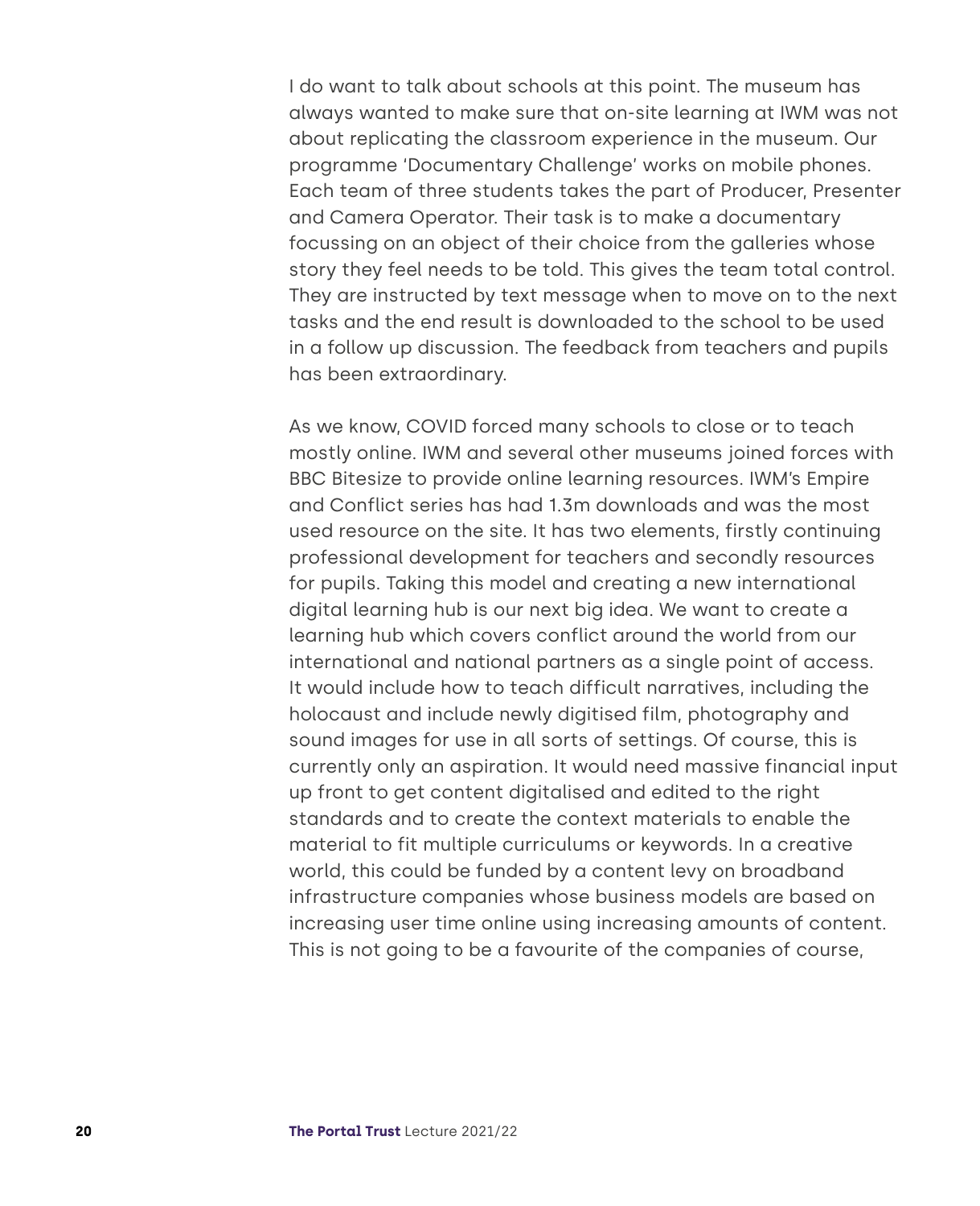but as yet there are no major funding streams available to unlock this huge resource. The fact that some of these companies are incentivised with public money to tackle the issues around rural digital poverty should encourage some kind of giving back.

So digital programming has expanded our work to audiences who may never visit one of our museums. It has also strengthened our role in soft power. The governments agenda on this has largely concentrated on touring exhibitions travelling the world and supporting the work of the British Council. For museums, it has been about a global network of expertise and collaboration. The IWM has partnerships in China and Belarus along with India, Pakistan, Canada, Australia and New Zealand. It has overseas development projects in Mauritius, Jamaica and Malawi. There is an opportunity to share more across the globe through more cost effective and deep digital programming and collections sharing that have real impact on different communities with shared histories. Our project in Mauritius is about curatorial and collections support for the development of their Second World War galleries. The galleries will tell the story of their role for the very first time.

So, returning to the title of this lecture. I hope I have demonstrated that Museums can help create Global Citizens who are more aware of their impact on the world; have developed the ability to question single point narratives, ie to see the issue from multiple sides and have been supported in the exploration of their identity. In working in creative and inspirational ways our museums are helping to build a better future and I hope you have been inspired by the way your museums are moving away from places to visit on a rainy day (although we welcome you doing that too!).

Dame Diane Lees DBE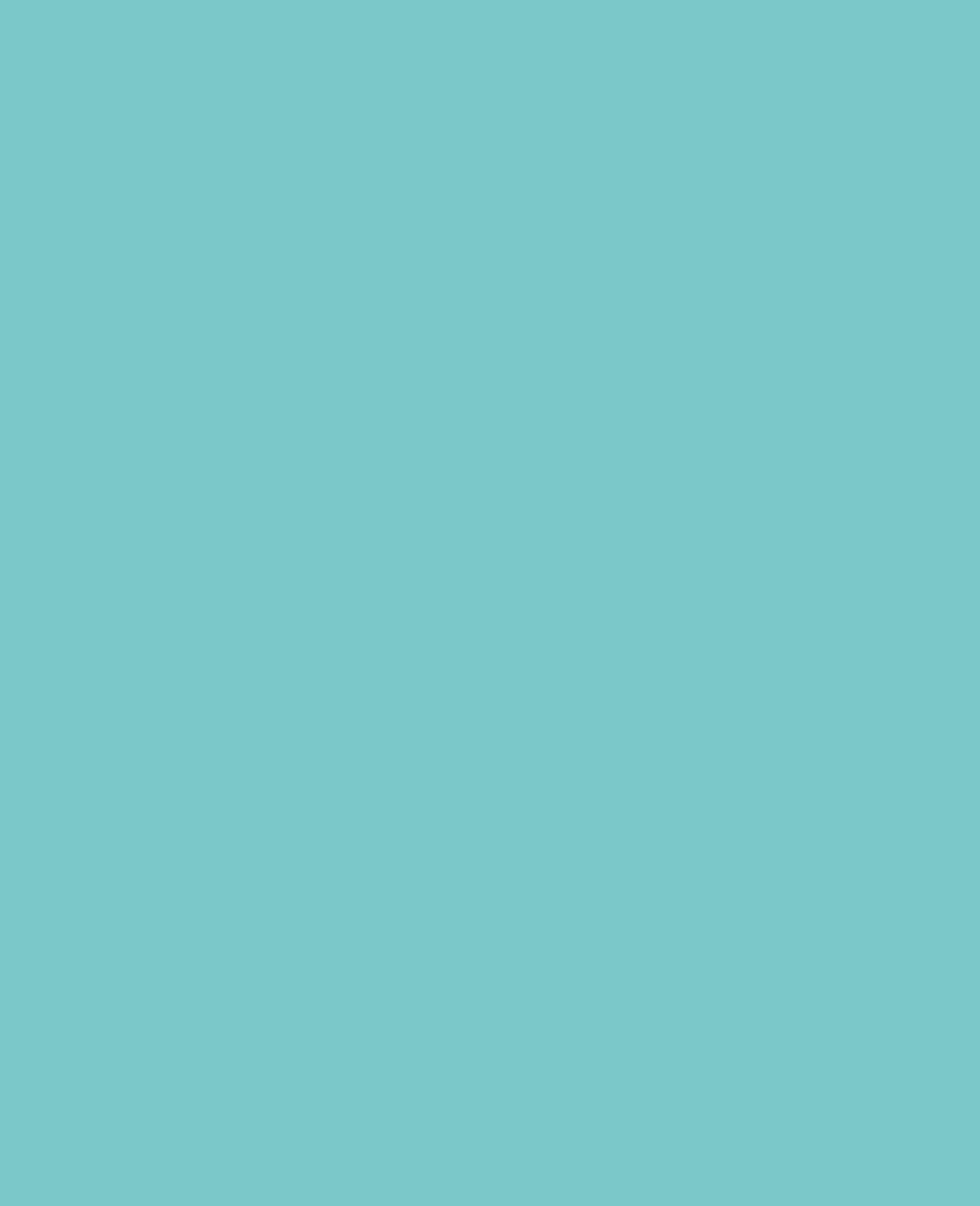### **Dame Diane Lees DBE** Director-General, Imperial War Museums



Since October 2008, Diane Lees has served as Director-General of the Imperial War Museums.

Diane Lees began her career as an historic buildings researcher and then moved into exhibitions, education and interpretation. She has worked on some of the most challenging and exciting projects in the country, including the rescue and relocation of a hat block manufacturer's workshop in central Manchester, the recovery and display of the Mary Rose flagship in Portsmouth Harbour and the redisplay of the Nelson Galleries at the Royal Naval Museum. She project-managed the creation of the UK standard for the recording of information about museum collections (SPECTRUM) and was responsible for the creation of the only museum of law in the country, the multi-award-winning Galleries of Justice in Nottingham.

She is a Trustee of the IWM Development Trust and The Gerry Holdsworth Special Forces Trust. She serves as Vice President of the American Air Museum in Britain, is a member of the Women Leaders in Museums Network (WLMN) and from April 2013 to March 2017 chaired the National Museum Directors' Council (NMDC). She sits on the judging panels of the Museums + Heritage Awards and the 2022 Art Fund Museum of the Year.